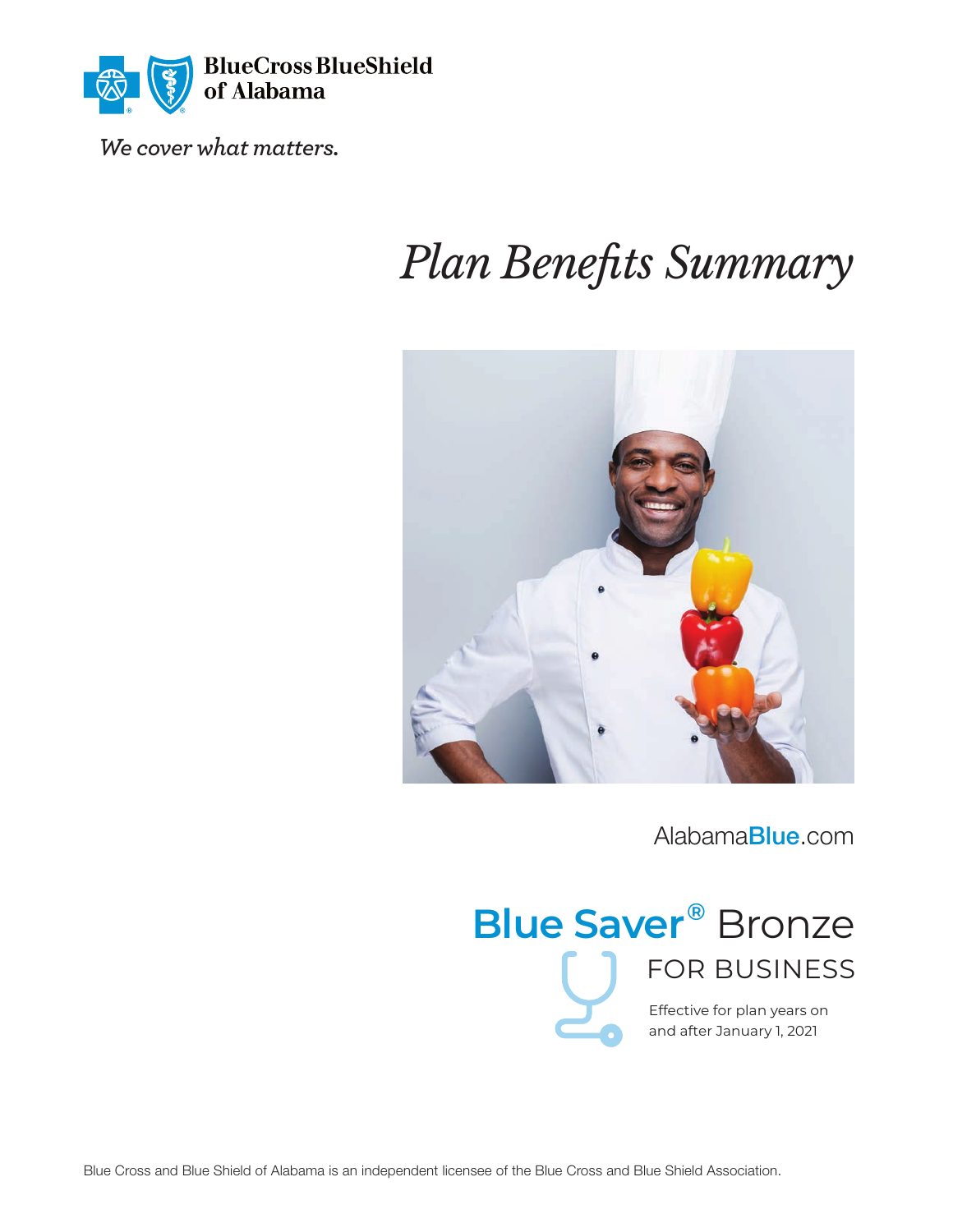## **Prescription Drugs: ValueONE Network**

#### **ValueONE Network Facts:**

- 41,000 major national and regional pharmacy chains, retailers and grocers, and independent pharmacies participate in the ValueONE Network. This includes many national pharmacies you may already be using.
- Pharmacies that participate in the ValueONE Network can fill up to a 90-day supply of certain medications at the same location.
- If you do not use a ValueONE Network pharmacy, you may be responsible for the full cost of your prescription medication. Benefits may not be provided for out-of-network pharmacies.
- To maximize your pharmacy benefits, you will need to transfer all your prescriptions to a ValueONE Network Pharmacy.

### **How Do I Find a ValueONE Network Pharmacy?**

You can locate all of the participating pharmacies in your area at

**[AlabamaBlue.com/ValueONEPharmacyLocator.](http://AlabamaBlue.com/ValueONEPharmacyLocator)** To search for pharmacies in your area, enter your ZIP code in the "Location" search field and then click "Search."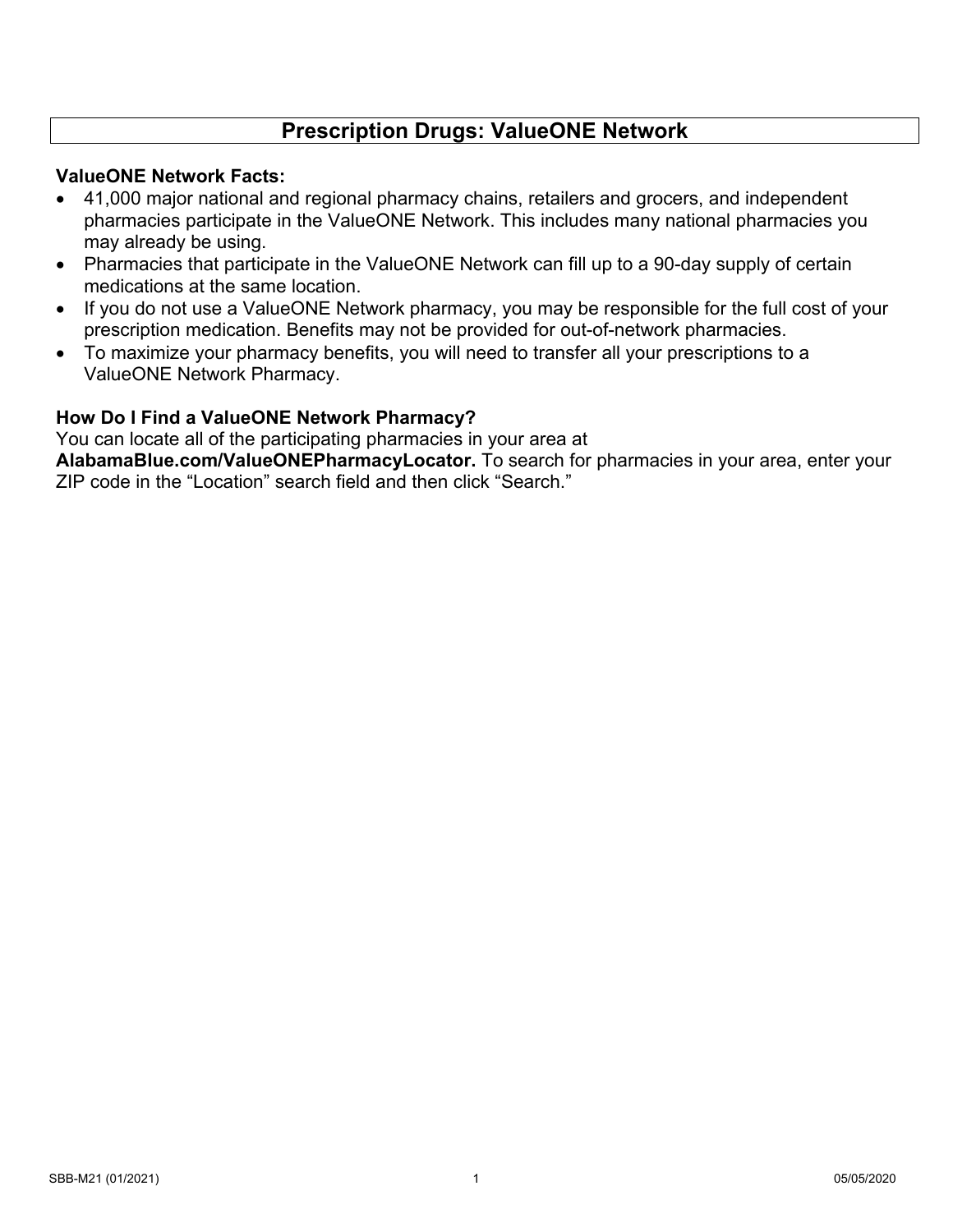# **Blue Saver® Bronze for Business Effective for Plan Years on and after January 1, 2021 BlueCard® PPO**

| <b>BENEFIT</b>                                                                               | <b>IN-NETWORK</b>                                                                                                                                 | <b>OUT-OF-NETWORK</b>                                                                    |  |  |
|----------------------------------------------------------------------------------------------|---------------------------------------------------------------------------------------------------------------------------------------------------|------------------------------------------------------------------------------------------|--|--|
|                                                                                              | Benefit payments are based on the amount of the provider's charge that Blue Cross and/or Blue Shield plans recognize for payment of benefits.     |                                                                                          |  |  |
|                                                                                              | The allowed amount may vary depending upon the type provider and where services are received.                                                     |                                                                                          |  |  |
| <b>SUMMARY OF COST SHARING PROVISIONS</b>                                                    |                                                                                                                                                   |                                                                                          |  |  |
|                                                                                              | (Includes Mental Health Disorders and Substance Abuse)                                                                                            |                                                                                          |  |  |
| <b>Calendar Year Deductible</b>                                                              | \$7,750 Individual; \$15,500 Family                                                                                                               | \$15,500 Individual; \$31,000 Family                                                     |  |  |
|                                                                                              |                                                                                                                                                   |                                                                                          |  |  |
| The in-network and out-of-network calendar year                                              |                                                                                                                                                   |                                                                                          |  |  |
| deductibles are separate and do not apply to<br>each other                                   |                                                                                                                                                   |                                                                                          |  |  |
| <b>Calendar Year Out-of-Pocket Maximum</b>                                                   | \$7,750 Individual; \$15,500 Family                                                                                                               | There is no out-of-pocket maximum for out-                                               |  |  |
| (including in-network calendar year deductible)                                              |                                                                                                                                                   | of-network services                                                                      |  |  |
|                                                                                              |                                                                                                                                                   |                                                                                          |  |  |
| Deductibles, copays and coinsurance for in-                                                  | After you reach your individual Calendar Year Out-                                                                                                |                                                                                          |  |  |
| network services and out-of-network Mental                                                   | of-Pocket Maximum, applicable expenses for you<br>will be covered at 100% of the allowed amount for                                               |                                                                                          |  |  |
| <b>Health Disorders and Substance Abuse</b><br>emergency services apply to the out-of-pocket | remainder of calendar year                                                                                                                        |                                                                                          |  |  |
| maximum                                                                                      |                                                                                                                                                   |                                                                                          |  |  |
|                                                                                              | <b>INPATIENT HOSPITAL AND PHYSICIAN BENEFITS</b>                                                                                                  |                                                                                          |  |  |
|                                                                                              | (Includes Mental Health Disorders and Substance Abuse)                                                                                            |                                                                                          |  |  |
|                                                                                              | Precertification is required for inpatient admissions (except medical emergency services and maternity); notification within 48 hours for medical |                                                                                          |  |  |
|                                                                                              | emergencies. Generally, if precertification is not obtained, no benefits are available. Call 1-800-248-2342 (toll-free) for precertification.     |                                                                                          |  |  |
| <b>Inpatient Hospital</b>                                                                    | Covered at 100% of the allowed amount                                                                                                             | Covered at 50% of the allowed amount                                                     |  |  |
|                                                                                              | subject to calendar year deductible                                                                                                               | subject to calendar year deductible                                                      |  |  |
|                                                                                              |                                                                                                                                                   |                                                                                          |  |  |
|                                                                                              |                                                                                                                                                   | Note: In Alabama, available only for medical<br>emergency services and accidental injury |  |  |
| <b>Inpatient Physician Visits and</b>                                                        | Covered at 100% of the allowed amount                                                                                                             | Covered at 50% of the allowed amount                                                     |  |  |
| <b>Consultations</b>                                                                         | subject to calendar year deductible                                                                                                               | subject to calendar year deductible                                                      |  |  |
|                                                                                              | <b>OUTPATIENT HOSPITAL BENEFITS</b>                                                                                                               |                                                                                          |  |  |
|                                                                                              | (Includes Mental Health Disorders and Substance Abuse)                                                                                            |                                                                                          |  |  |
|                                                                                              | Precertification is required for some outpatient hospital benefits. Precertification is also required for some provider-administered drugs; visit |                                                                                          |  |  |
|                                                                                              | AlabamaBlue.com/ProviderAdministeredPrecertificationDrugList.                                                                                     |                                                                                          |  |  |
|                                                                                              | If precertification is not obtained, no benefits are available.                                                                                   |                                                                                          |  |  |
| <b>Outpatient Surgery (Including</b>                                                         | Covered at 100% of the allowed amount                                                                                                             | Covered at 50% of the allowed amount                                                     |  |  |
| <b>Ambulatory Surgical Centers)</b>                                                          | subject to calendar year deductible                                                                                                               | subject to calendar year deductible; in<br>Alabama, not covered                          |  |  |
| <b>Emergency Room (Medical Emergency)</b>                                                    | Covered at 100% of the allowed amount                                                                                                             | Covered at 100% of the allowed amount                                                    |  |  |
|                                                                                              | subject to calendar year deductible                                                                                                               | subject to calendar year deductible                                                      |  |  |
| <b>Emergency Room (Accident)</b>                                                             | Covered at 100% of the allowed amount                                                                                                             | Covered at 100% of the allowed amount                                                    |  |  |
|                                                                                              | subject to calendar year deductible                                                                                                               | subject to calendar year deductible when                                                 |  |  |
| Note: If you have a medical emergency as                                                     |                                                                                                                                                   | services are rendered within 72 hours of the                                             |  |  |
| defined by the plan after 72 hours of an accident,                                           |                                                                                                                                                   | accident; 50% of the allowed amount subject                                              |  |  |
| refer to Emergency Room (Medical                                                             |                                                                                                                                                   | to calendar year deductible when services                                                |  |  |
| <b>Emergency)</b> above.                                                                     |                                                                                                                                                   | are rendered after 72 hours of the accident                                              |  |  |
|                                                                                              |                                                                                                                                                   | and not a medical emergency as defined by                                                |  |  |
|                                                                                              |                                                                                                                                                   | the plan                                                                                 |  |  |
| <b>Emergency Room Physician</b>                                                              | Covered at 100% of the allowed amount                                                                                                             | Covered at 100% of the allowed amount                                                    |  |  |
|                                                                                              | subject to calendar year deductible                                                                                                               | subject to calendar year deductible                                                      |  |  |
| <b>Outpatient Diagnostic Lab, X-ray,</b><br>Pathology, Dialysis, IV Therapy,                 | Covered at 100% of the allowed amount<br>subject to calendar year deductible                                                                      | Covered at 50% of the allowed amount<br>subject to calendar year deductible; in          |  |  |
| <b>Chemotherapy &amp; Radiation Therapy</b>                                                  |                                                                                                                                                   | Alabama, not covered                                                                     |  |  |
| <b>Intensive Outpatient Services and</b>                                                     | Covered at 100% of the allowed amount                                                                                                             | Covered at 50% of the allowed amount                                                     |  |  |
| <b>Partial Hospitalization for Mental Health</b>                                             | subject to calendar year deductible                                                                                                               | subject to calendar year deductible; in                                                  |  |  |
| and Substance Abuse                                                                          |                                                                                                                                                   | Alabama, not covered                                                                     |  |  |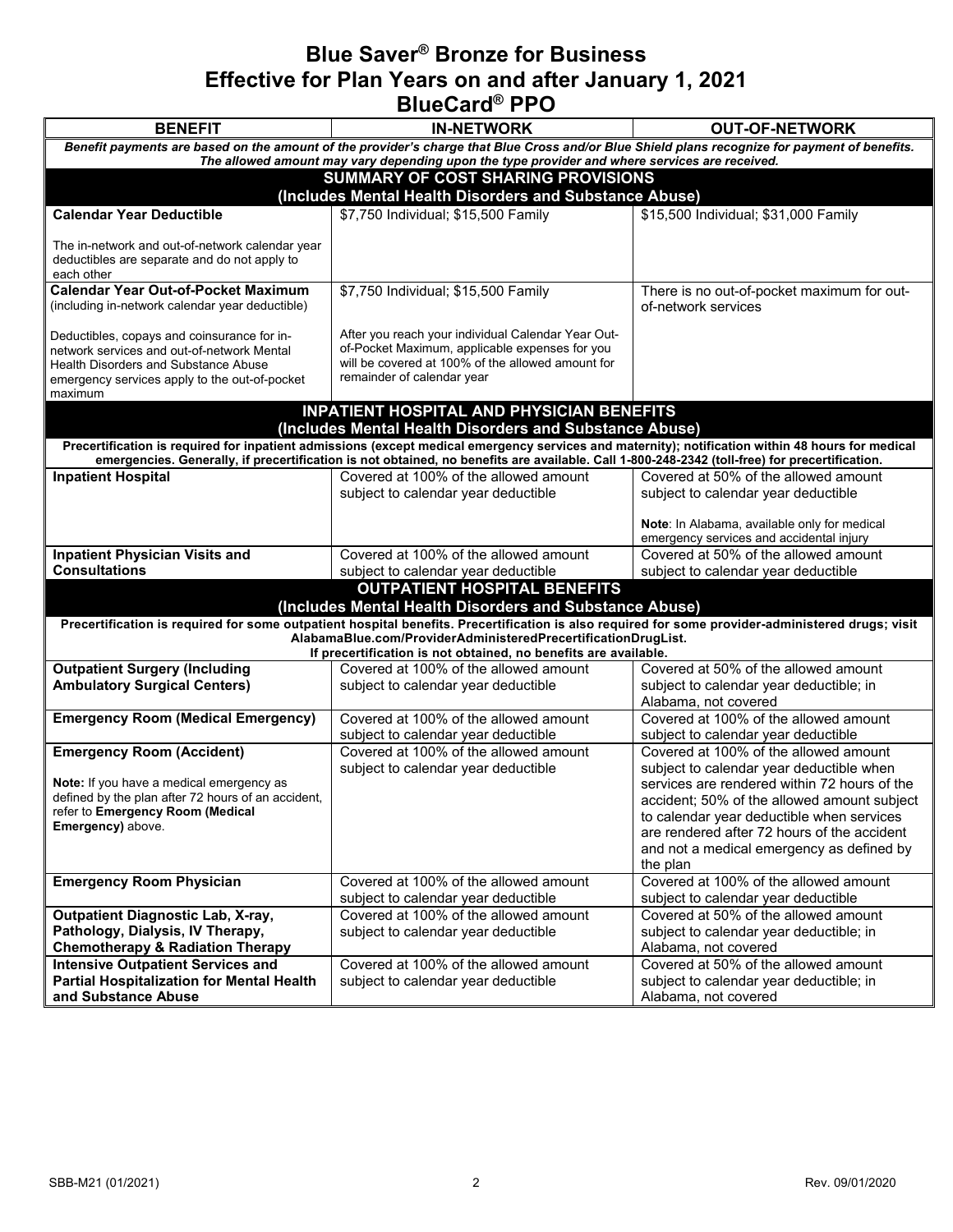| <b>BENEFIT</b>                                                                                                                          | <b>IN-NETWORK</b>                                                                                                                | <b>OUT-OF-NETWORK</b>                                                       |  |  |  |
|-----------------------------------------------------------------------------------------------------------------------------------------|----------------------------------------------------------------------------------------------------------------------------------|-----------------------------------------------------------------------------|--|--|--|
|                                                                                                                                         | <b>PHYSICIAN BENEFITS</b>                                                                                                        |                                                                             |  |  |  |
| (Includes Mental Health Disorders and Substance Abuse)                                                                                  |                                                                                                                                  |                                                                             |  |  |  |
| Precertification is required for some physician benefits. Precertification is also required for some provider-administered drugs; visit |                                                                                                                                  |                                                                             |  |  |  |
|                                                                                                                                         | AlabamaBlue.com/ProviderAdministeredPrecertificationDrugList.<br>If precertification is not obtained, no benefits are available. |                                                                             |  |  |  |
| <b>Office Visits &amp; In-Person Consultations,</b>                                                                                     | Covered at 100% of the allowed amount after                                                                                      | Covered at 50% of the allowed amount                                        |  |  |  |
| <b>Second Surgical Opinion</b>                                                                                                          | \$40 physician visit copay for either the first                                                                                  | subject to calendar year deductible                                         |  |  |  |
|                                                                                                                                         | three illness-related Office Visits per member,                                                                                  |                                                                             |  |  |  |
|                                                                                                                                         | In-Person Consultations or Second Surgical<br>Opinions; thereafter, covered at 100% of the                                       |                                                                             |  |  |  |
|                                                                                                                                         | allowed amount subject to calendar year                                                                                          |                                                                             |  |  |  |
|                                                                                                                                         | deductible                                                                                                                       |                                                                             |  |  |  |
| <b>Telephone and Online Video Physician</b>                                                                                             | Covered at 100% of the allowed amount                                                                                            | Not covered                                                                 |  |  |  |
| <b>Consultations Program</b>                                                                                                            | subject to a \$45 copayment per consultation                                                                                     |                                                                             |  |  |  |
| A service, available through Teladoc™, to                                                                                               |                                                                                                                                  |                                                                             |  |  |  |
| diagnose, treat and prescribe medication                                                                                                |                                                                                                                                  |                                                                             |  |  |  |
| (when necessary) for certain medical issues.<br>To enroll, go to Teladoc.com/Alabama or call                                            |                                                                                                                                  |                                                                             |  |  |  |
| 1-855-477-4549.                                                                                                                         |                                                                                                                                  |                                                                             |  |  |  |
| <b>Surgery &amp; Anesthesia</b>                                                                                                         | Covered at 100% of the allowed amount                                                                                            | Covered at 50% of the allowed amount                                        |  |  |  |
| <b>Maternity Care</b>                                                                                                                   | subject to calendar year deductible<br>Covered at 100% of the allowed amount                                                     | subject to calendar year deductible<br>Covered at 50% of the allowed amount |  |  |  |
|                                                                                                                                         | subject to calendar year deductible                                                                                              | subject to calendar year deductible                                         |  |  |  |
| Diagnostic X-ray, Dialysis, IV Therapy,                                                                                                 | Covered at 100% of the allowed amount                                                                                            | Covered at 50% of the allowed amount                                        |  |  |  |
| <b>Chemotherapy &amp; Radiation Therapy</b>                                                                                             | subject to calendar year deductible                                                                                              | subject to calendar year deductible                                         |  |  |  |
|                                                                                                                                         | <b>PREVENTIVE CARE BENEFITS</b>                                                                                                  |                                                                             |  |  |  |
| <b>Routine Immunizations and Preventive</b><br>Services                                                                                 | Covered at 100% of the allowed amount;<br>no copay or deductible                                                                 | Not covered                                                                 |  |  |  |
|                                                                                                                                         |                                                                                                                                  |                                                                             |  |  |  |
| • See AlabamaBlue.com/PreventiveServices                                                                                                |                                                                                                                                  |                                                                             |  |  |  |
| and<br>AlabamaBlue.com/StandardACAPreventive                                                                                            |                                                                                                                                  |                                                                             |  |  |  |
| <b>DrugList</b> for a listing of the specific drugs,                                                                                    |                                                                                                                                  |                                                                             |  |  |  |
| immunizations and preventive services or call                                                                                           |                                                                                                                                  |                                                                             |  |  |  |
| our Customer Service Department for a<br>printed copy.                                                                                  |                                                                                                                                  |                                                                             |  |  |  |
|                                                                                                                                         |                                                                                                                                  |                                                                             |  |  |  |
| • Certain immunizations may also be obtained<br>through the Pharmacy Vaccine Network.                                                   |                                                                                                                                  |                                                                             |  |  |  |
| See                                                                                                                                     |                                                                                                                                  |                                                                             |  |  |  |
| AlabamaBlue.com/VaccineNetworkDrugLis<br><b>t</b> for more information.                                                                 |                                                                                                                                  |                                                                             |  |  |  |
| Note: In some cases, office visit copays or facility copays may apply                                                                   |                                                                                                                                  |                                                                             |  |  |  |
|                                                                                                                                         | PEDIATRIC VISION BENEFITS                                                                                                        |                                                                             |  |  |  |
| <b>Pediatric Eye Exam</b>                                                                                                               | Covered at 100% of the allowed amount                                                                                            | Not covered                                                                 |  |  |  |
| Limited to one exam (including refraction) per<br>member per calendar year up to the end of the                                         | subject to calendar year deductible                                                                                              |                                                                             |  |  |  |
| month in which the member turns 19.                                                                                                     |                                                                                                                                  |                                                                             |  |  |  |
| <b>Pediatric Glasses or Contact Lenses</b>                                                                                              | Covered at 100% of the allowed amount                                                                                            | Covered at 100% of the allowed amount                                       |  |  |  |
| Limited to one pair of prescription glasses per<br>member per calendar year; contact lenses are                                         | subject to calendar year deductible                                                                                              | subject to calendar year deductible                                         |  |  |  |
| limited to one 12-month supply per calendar                                                                                             |                                                                                                                                  |                                                                             |  |  |  |
| year. Benefits are available up to the end of the<br>month in which the member turns 19.                                                |                                                                                                                                  |                                                                             |  |  |  |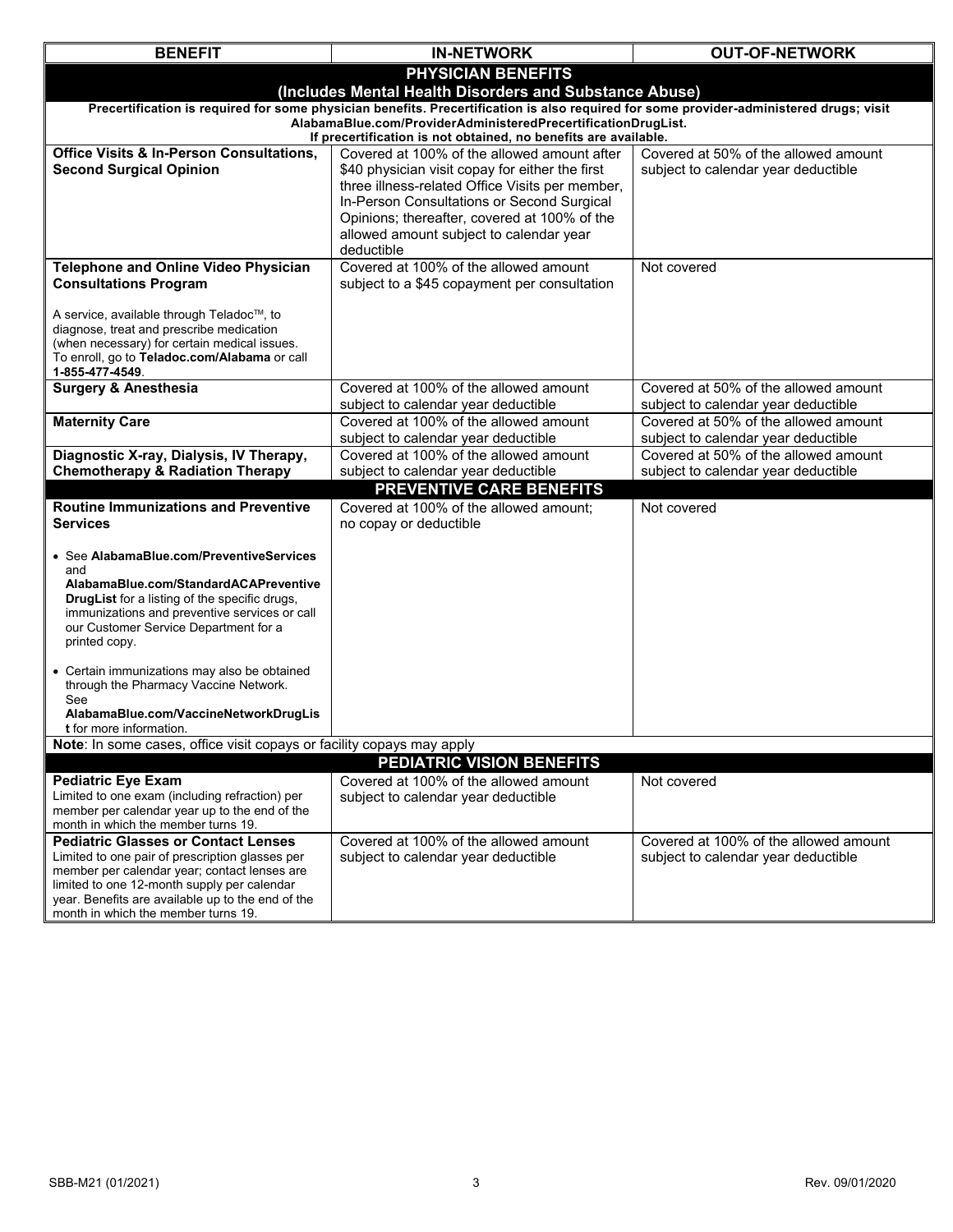| <b>BENEFIT</b>                                                                                              | <b>IN-NETWORK</b>                                                                                                                                                 | <b>OUT-OF-NETWORK</b>                   |  |  |
|-------------------------------------------------------------------------------------------------------------|-------------------------------------------------------------------------------------------------------------------------------------------------------------------|-----------------------------------------|--|--|
|                                                                                                             | PRESCRIPTION DRUG BENEFITS                                                                                                                                        |                                         |  |  |
| (Includes Mental Health Disorders and Substance Abuse)                                                      |                                                                                                                                                                   |                                         |  |  |
| Precertification is required for some drugs, if no precertification is obtained, no benefits are available. |                                                                                                                                                                   |                                         |  |  |
| <b>Prescription Drug Card</b>                                                                               | <b>Tier 1 Drugs:</b>                                                                                                                                              | Not covered                             |  |  |
|                                                                                                             | Covered at 100% of the allowed amount after                                                                                                                       |                                         |  |  |
| The pharmacy network for the plan is the                                                                    | \$20 copay per prescription                                                                                                                                       |                                         |  |  |
| <b>ValueONE Network.</b><br>• Locate a ValueONE Network Pharmacy                                            |                                                                                                                                                                   |                                         |  |  |
| at                                                                                                          | <b>Tier 2 Drugs:</b><br>Covered at 100% of the allowed amount after                                                                                               |                                         |  |  |
| AlabamaBlue.com/ValueONEPharmac                                                                             | \$35 copay per prescription                                                                                                                                       |                                         |  |  |
| yLocator                                                                                                    |                                                                                                                                                                   |                                         |  |  |
|                                                                                                             | <b>Tier 3 Drugs:</b>                                                                                                                                              |                                         |  |  |
| Prescription drugs (other than maintenance                                                                  | Covered at 100% of the allowed amount                                                                                                                             |                                         |  |  |
| prescription drugs) can be dispensed for up                                                                 | subject to calendar year deductible                                                                                                                               |                                         |  |  |
| to a 30-day supply.<br>• View the Source+Rx 1.0 Drug list that                                              |                                                                                                                                                                   |                                         |  |  |
| applies to the plan at                                                                                      | <b>Tier 4 Drugs:</b>                                                                                                                                              |                                         |  |  |
| AlabamaBlue.com/2021SourcePlusRx1                                                                           | Covered at 100% of the allowed amount                                                                                                                             |                                         |  |  |
| <b>DrugList</b>                                                                                             | subject to calendar year deductible                                                                                                                               |                                         |  |  |
|                                                                                                             | Tier 5 (Preferred Specialty) Drugs:                                                                                                                               |                                         |  |  |
| Maintenance prescription drugs can be                                                                       | Covered at 100% of the allowed amount                                                                                                                             |                                         |  |  |
| dispensed for up to a 90-day supply but the<br>copayment is applicable for each 30-day                      | subject to calendar year deductible                                                                                                                               |                                         |  |  |
| supply.                                                                                                     |                                                                                                                                                                   |                                         |  |  |
| • View the Maintenance Drug List that                                                                       | Tier 6 (Non-Preferred Specialty) Drugs:                                                                                                                           |                                         |  |  |
| applies to the plan at                                                                                      | Covered at 100% of the allowed amount                                                                                                                             |                                         |  |  |
| AlabamaBlue.com/MaintenanceDrugLi                                                                           | subject to calendar year deductible                                                                                                                               |                                         |  |  |
| st                                                                                                          |                                                                                                                                                                   |                                         |  |  |
| Tier 5 and 6 (Specialty) drugs can be                                                                       |                                                                                                                                                                   |                                         |  |  |
| dispensed for up to a 30-day supply.                                                                        |                                                                                                                                                                   |                                         |  |  |
| The only network pharmacy for some Tiers                                                                    |                                                                                                                                                                   |                                         |  |  |
| 5 and 6 (Specialty) drugs is the Pharmacy<br><b>Select Network.</b>                                         |                                                                                                                                                                   |                                         |  |  |
| • View the Specialty Drug List that applies                                                                 |                                                                                                                                                                   |                                         |  |  |
| to the plan at                                                                                              |                                                                                                                                                                   |                                         |  |  |
| AlabamaBlue.com/SelfAdministeredSp                                                                          |                                                                                                                                                                   |                                         |  |  |
| ecialtyDrugList                                                                                             |                                                                                                                                                                   |                                         |  |  |
| Some immunizations may be received from                                                                     |                                                                                                                                                                   |                                         |  |  |
| an in-network pharmacy that participates in<br>the Pharmacy Vaccine Network.                                |                                                                                                                                                                   |                                         |  |  |
| A list of the eligible vaccines these                                                                       |                                                                                                                                                                   |                                         |  |  |
| pharmacies may provide can be found at                                                                      |                                                                                                                                                                   |                                         |  |  |
| AlabamaBlue.com/VaccineNetworkDr                                                                            |                                                                                                                                                                   |                                         |  |  |
| ugList                                                                                                      |                                                                                                                                                                   |                                         |  |  |
|                                                                                                             | BENEFITS FOR OTHER COVERED SERVICES                                                                                                                               |                                         |  |  |
|                                                                                                             | (Includes Mental Health Disorders and Substance Abuse)                                                                                                            |                                         |  |  |
|                                                                                                             | Precertification is required for some other covered services; please see your benefit booklet.<br>If precertification is not obtained, no benefits are available. |                                         |  |  |
| <b>Allergy Testing &amp; Treatment</b>                                                                      | Covered at 100% of the allowed amount                                                                                                                             | Covered at 50% of the allowed amount    |  |  |
|                                                                                                             | subject to calendar year deductible                                                                                                                               | subject to calendar year deductible     |  |  |
| <b>Ambulance Service</b>                                                                                    | Covered at 100% of the allowed amount                                                                                                                             | Covered at 50% of the allowed amount    |  |  |
|                                                                                                             | subject to calendar year deductible                                                                                                                               | subject to calendar year deductible     |  |  |
| <b>Chiropractic Services</b>                                                                                | Covered at 100% of the allowed amount                                                                                                                             | Covered at 50% of the allowed amount    |  |  |
| Limited to 15 visits per member per calendar                                                                | subject to calendar year deductible                                                                                                                               | subject to calendar year deductible; in |  |  |
| year                                                                                                        |                                                                                                                                                                   | Alabama, not covered                    |  |  |
| <b>Durable Medical Equipment (DME)</b>                                                                      | Covered at 100% of the allowed amount                                                                                                                             | Covered at 50% of the allowed amount    |  |  |
|                                                                                                             | subject to calendar year deductible                                                                                                                               | subject to calendar year deductible     |  |  |
| <b>Rehabilitative Occupational, Physical</b><br>and Speech Therapy                                          | Covered at 100% of the allowed amount                                                                                                                             | Covered at 50% of the allowed amount    |  |  |
| Occupational, physical and speech therapy                                                                   | subject to calendar year deductible                                                                                                                               | subject to calendar year deductible     |  |  |
| limited to combined maximum of 30 visits per                                                                |                                                                                                                                                                   |                                         |  |  |
| member per calendar year                                                                                    |                                                                                                                                                                   |                                         |  |  |
| Habilitative Occupational, Physical &                                                                       | Covered at 100% of the allowed amount                                                                                                                             | Covered at 50% of the allowed amount    |  |  |
| <b>Speech Therapy</b>                                                                                       | subject to calendar year deductible                                                                                                                               | subject to calendar year deductible     |  |  |
| Occupational, physical and speech therapy<br>limited to combined maximum of 30 visits per                   |                                                                                                                                                                   |                                         |  |  |
| member per calendar year                                                                                    |                                                                                                                                                                   |                                         |  |  |
|                                                                                                             |                                                                                                                                                                   |                                         |  |  |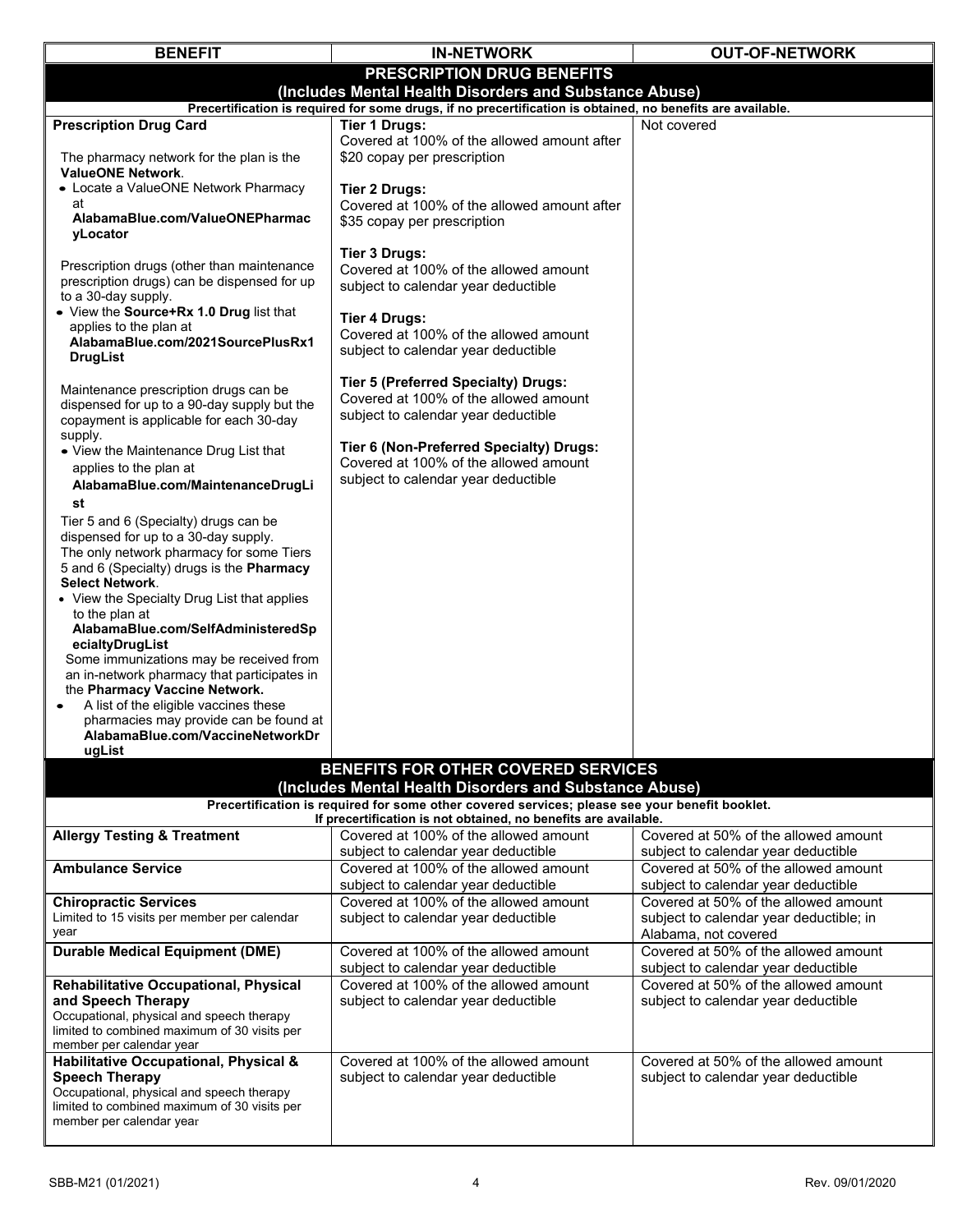| <b>BENEFIT</b>                                                                                 | <b>IN-NETWORK</b>                                                                                                                        | <b>OUT-OF-NETWORK</b>                   |  |
|------------------------------------------------------------------------------------------------|------------------------------------------------------------------------------------------------------------------------------------------|-----------------------------------------|--|
| <b>Autism-Related Rehabilitative and</b>                                                       | Covered at 100% of the allowed amount                                                                                                    | Covered at 50% of the allowed amount    |  |
| <b>Habilitative Occupational and Speech</b>                                                    | subject to calendar year deductible                                                                                                      | subject to calendar year deductible     |  |
| <b>Therapy</b>                                                                                 |                                                                                                                                          |                                         |  |
| Children ages 0-18 with an autism diagnosis are                                                |                                                                                                                                          |                                         |  |
| allowed unlimited visits for occupational and                                                  |                                                                                                                                          |                                         |  |
| speech therapy                                                                                 |                                                                                                                                          |                                         |  |
| <b>Home Health and Hospice</b>                                                                 | Covered at 100% of the allowed amount                                                                                                    | Covered at 50% of the allowed amount    |  |
|                                                                                                | subject to calendar year deductible                                                                                                      | subject to calendar year deductible; in |  |
|                                                                                                |                                                                                                                                          | Alabama, not covered                    |  |
| <b>Medical Nutrition Therapy Services</b>                                                      | Covered at 100% of the allowed amount                                                                                                    | Covered at 50% of the allowed amount    |  |
|                                                                                                | subject to calendar year deductible                                                                                                      | subject to calendar year deductible     |  |
| For adults and children, 6 hours each calendar                                                 |                                                                                                                                          |                                         |  |
| year                                                                                           | PEDIATRIC DENTAL BENEFITS                                                                                                                |                                         |  |
|                                                                                                | Benefits are available up to the end of the month in which the member turns 19. See your benefit booklet for visit and treatment limits. |                                         |  |
| <b>Diagnostic and Preventive Services</b>                                                      | Covered at 100% of the allowed amount;                                                                                                   |                                         |  |
|                                                                                                |                                                                                                                                          | Not covered                             |  |
| <b>Examples include:</b>                                                                       | no copay or deductible                                                                                                                   |                                         |  |
| Dental exams, routine cleanings, fluoride                                                      |                                                                                                                                          |                                         |  |
| treatment, bitewing x-rays, full mouth x-rays and                                              |                                                                                                                                          |                                         |  |
| panoramic film, tooth sealants and topical                                                     |                                                                                                                                          |                                         |  |
| fluoride varnish                                                                               |                                                                                                                                          |                                         |  |
| <b>Basic Services</b>                                                                          | Covered at 100% of the allowed amount;                                                                                                   | Not covered                             |  |
|                                                                                                | no copay or deductible                                                                                                                   |                                         |  |
| <b>Examples include:</b>                                                                       |                                                                                                                                          |                                         |  |
| Tooth color and silver amalgam fillings, simple<br>tooth extractions, non-surgical root canal, |                                                                                                                                          |                                         |  |
| emergency treatment for pain and repairs to                                                    |                                                                                                                                          |                                         |  |
| crowns, inlays, onlays and dentures                                                            |                                                                                                                                          |                                         |  |
| <b>Major Services</b>                                                                          | Covered at 100% of the allowed amount                                                                                                    | Not covered                             |  |
|                                                                                                | subject to calendar year deductible                                                                                                      |                                         |  |
| <b>Examples include:</b>                                                                       |                                                                                                                                          |                                         |  |
| Oral surgery, general anesthesia, periodontic                                                  |                                                                                                                                          |                                         |  |
| exams, removal of diseased gum tissue and                                                      |                                                                                                                                          |                                         |  |
| bone, crowns, onlays, core buildup, dentures,<br>implants and bridges                          |                                                                                                                                          |                                         |  |
| <b>Medically Necessary Orthodontic</b>                                                         | Covered at 100% of the allowed amount                                                                                                    | Not covered                             |  |
| <b>Services</b>                                                                                | subject to calendar year deductible                                                                                                      |                                         |  |
|                                                                                                | HEALTH MANAGEMENT AND ADDITIONAL BENEFITS                                                                                                |                                         |  |
|                                                                                                |                                                                                                                                          |                                         |  |
|                                                                                                | (Includes Mental Health Disorders and Substance Abuse)                                                                                   |                                         |  |
| <b>Individual Case Management</b>                                                              | Coordinates care in event of catastrophic or lengthy illness or injury. For more information,                                            |                                         |  |
|                                                                                                |                                                                                                                                          | please call 1-800-821-7231.             |  |
| <b>Chronic Condition Management</b>                                                            | Coordinates care for chronic conditions such as asthma, diabetes, coronary artery disease,                                               |                                         |  |
|                                                                                                | congestive heart failure, chronic obstructive pulmonary disease and other specialized                                                    |                                         |  |
|                                                                                                | conditions.                                                                                                                              |                                         |  |
| <b>Baby Yourself®</b>                                                                          | A maternity program; for more information, please call 1-800-222-4379. You can also enroll                                               |                                         |  |
|                                                                                                | online at AlabamaBlue.com/BabyYourself.                                                                                                  |                                         |  |
| <b>Air Medical Transport</b>                                                                   | Air medical transportation to a network hospital near home if hospitalized while traveling more                                          |                                         |  |
|                                                                                                | than 150 miles from home; to arrange transportation, call AirMed at 1-877-872-8624.                                                      |                                         |  |